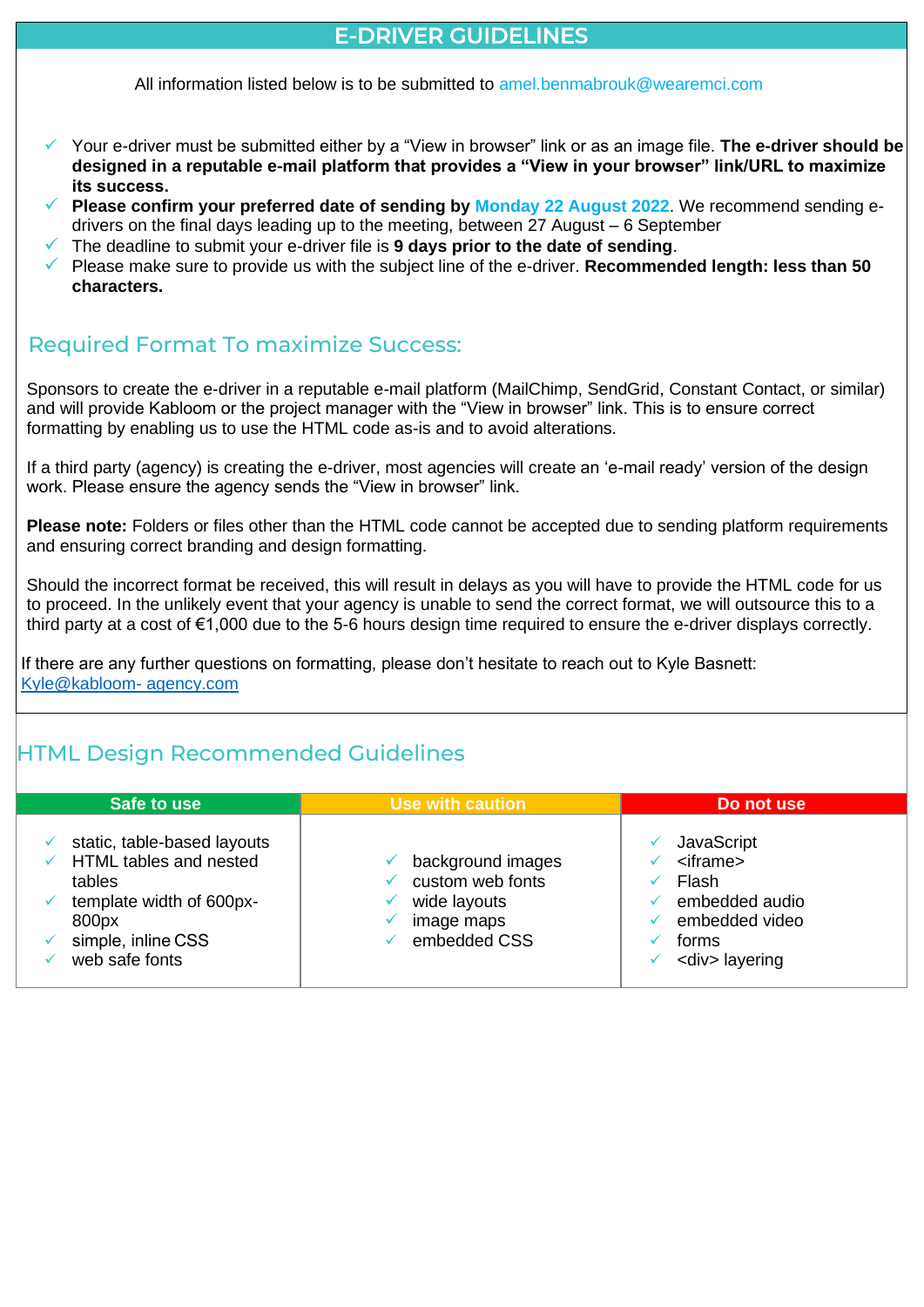# How To Get The "View in Browser" Link

### **Option 1**

**\*\* A similar process will be used on other email platforms - please consult with your marketing agency**

1. Once the e-driver is complete, click on the "Preview" button on the top right-hand side of the page and then proceed to click on "Enter preview mode".

|                                 | SPONSORS - view in browser example                  |                          | Preview Y                           | Template v      |
|---------------------------------|-----------------------------------------------------|--------------------------|-------------------------------------|-----------------|
|                                 | Click here to view this message in a browser window |                          | Enter preview mode                  | $1$ yle         |
|                                 |                                                     |                          | Send a test email<br>$\overline{2}$ |                 |
| <b>SPONSORS VIEW IN BROWSER</b> |                                                     | Push to mobile<br>3      |                                     |                 |
|                                 | <b>EXAMPLE</b>                                      | <b>Text</b>              | Open Link Checker<br>4              | vider<br>h.     |
|                                 |                                                     | <b>Social Cards</b><br>5 |                                     |                 |
|                                 |                                                     |                          |                                     | $\boxed{\circ}$ |

- 2. When you have clicked on "Enter preview mode", you will land on the below page.
- 3. Once on this page, click on the underlined "Click here to view this message in a browser window" (highlighted in yellow).

| Preview mode SPONSORS - view in browser example           |
|-----------------------------------------------------------|
| Desktop<br>Mobile<br>Inbox                                |
| Click here to view this message in a browser window       |
| <b>SPONSORS VIEW IN BROWSER</b><br><b>EXAMPLE</b><br>---- |

4. When this opens in a new window, copy the URL, and send it to either the project manager or [Kyle@kabloom-agency.com.](mailto:Kyle@kabloom-agency.com)

| a us15.campaign-archive.com/?e=[UNIQID]&u=790564bfd452e1751523770c0&id=e668a3ed0f<br>Past Issues |                                                     |
|--------------------------------------------------------------------------------------------------|-----------------------------------------------------|
|                                                                                                  | Click here to view this message in a browser window |
|                                                                                                  |                                                     |
|                                                                                                  | <b>SPONSORS VIEW IN BROWSER</b><br><b>EXAMPLE</b>   |
|                                                                                                  |                                                     |
|                                                                                                  |                                                     |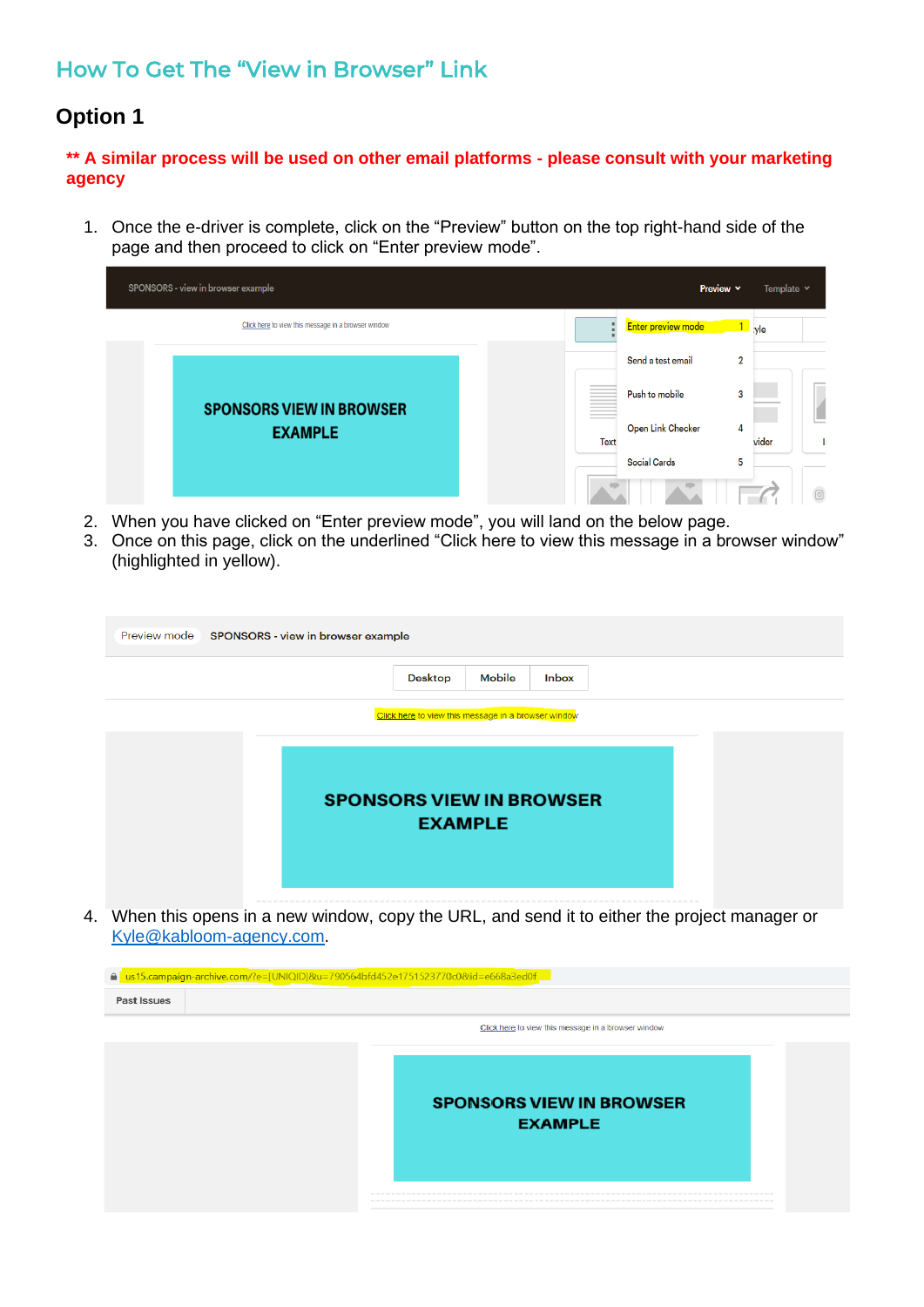**Please note**: Additional changes to this URL will not be displayed or automatically updated once the link has been sent. Should you make any additional changes after this link has been sent, please be aware that a new URL needs to be sent and an additional testing phase and corresponding timeline adaptions need to be taken into consideration.

# **Option 2**

1. Once the e-driver is complete, click on the "Preview" button on the top right-hand side of the page and then proceed to click on the "Send a test email".



- 2. Please send a test to [kyle@kabloom-agency.com.](mailto:kyle@kabloom-agency.com)
- 3. Kabloom will receive the test mailer and use the "click here" link (below in yellow). This link will be used to launch/send the mailer.

| E <sub>2</sub><br>Fri 4/29/2022 11:28 AM<br>To: Kyle Basnett |                                                                                                                                                       | <sup>⊘</sup> |  | 同日 | $\leftrightarrow$ |  |  |
|--------------------------------------------------------------|-------------------------------------------------------------------------------------------------------------------------------------------------------|--------------|--|----|-------------------|--|--|
|                                                              | Click here to view this message in a browser window                                                                                                   |              |  |    |                   |  |  |
|                                                              | <b>SPONSORS VIEW IN BROWSER</b><br><b>EXAMPLE</b>                                                                                                     |              |  |    |                   |  |  |
|                                                              | bott best was<br>and the last this day has been below and the this team and has been contract that they want best was over their contracts below been |              |  |    |                   |  |  |

Either option 1 or 2 will be sufficient, and the sponsor will still receive a live test to approve before the final send. The "View in browser" links help to automatically apply formatting code, so the e-driver performs on all email servers.

Please note that most HTML mailers are not coded to support Outlook. Kabloom, therefore, deploys extra programming resources and time to add the code.

### Cross-Platform E-Driver Design

All mail clients render HTML/CSS differently, in their own ways and for their own reasons. The differences in what HTML and CSS they support depends on many factors. When rendering HTML and CSS in edrivers many things impact what the end-user is going to see. The mail exchange server, the preprocessor, the browsers, the rendering engines, and more; all affect the way your message is going to be displayed. These vary from client to client; browser to browser; server to server. However, below are some best practices you can utilize so that your e-driver coding will stay intact across different clients and platforms.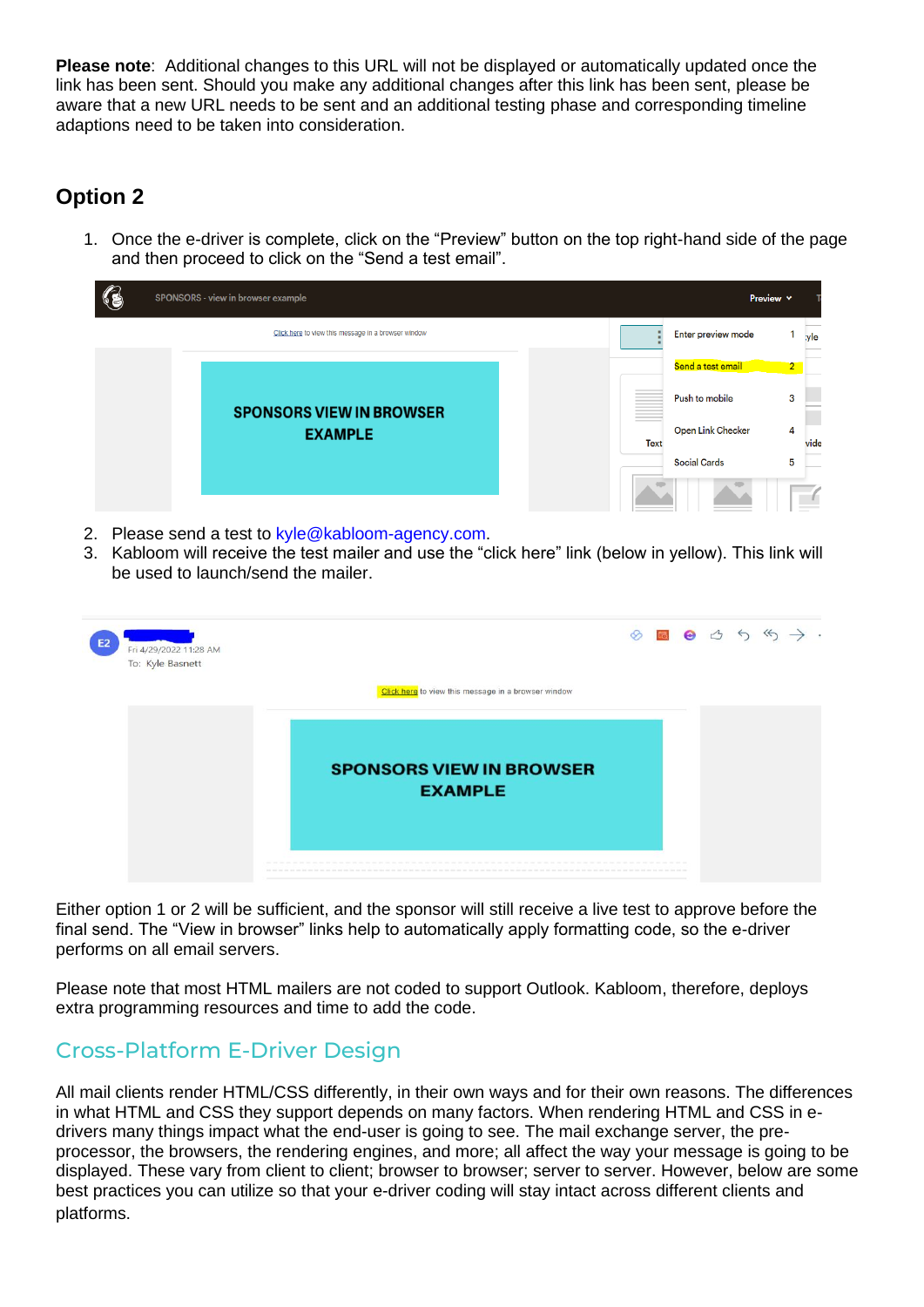# E-DRIVER GUIDELINES

# Layout

| Certain e-driver clients do not support these formatting settings. For<br>example, Outlook cannot support padding, and Hotmail cannot<br>These can be especially problematic when added inside of a table                                                                                                                                   |
|---------------------------------------------------------------------------------------------------------------------------------------------------------------------------------------------------------------------------------------------------------------------------------------------------------------------------------------------|
| Most webmail clients (Outlook.com, Yahoo.com, Gmail, etc) will<br>strip CSS out when stripping the head and body tags.                                                                                                                                                                                                                      |
| Make sure you render coding very carefully, so it conforms to the e-<br>driver client's pre-set HTML.                                                                                                                                                                                                                                       |
| Every browser/client has their own default line-height and will<br>default to it most of the time.                                                                                                                                                                                                                                          |
| Workaround in next bullet point below.                                                                                                                                                                                                                                                                                                      |
| Set the width of each cell in the table.<br>Avoid cell spacing and padding.                                                                                                                                                                                                                                                                 |
| The HTML document type declaration, also known as DOCTYPE, is<br>the first line of code required in every HTML or XHTML document.<br>The DOCTYPE declaration is an instruction to the web browser<br>about what version of HTML the page is written in. This ensures that<br>the web page is parsed the same way by different web browsers. |
| This can override a browser or client's default styling of certain                                                                                                                                                                                                                                                                          |
| Mobile devices and different browsers may change the font styling<br>For example, Comic Sans is not supported on mobile devices.                                                                                                                                                                                                            |
|                                                                                                                                                                                                                                                                                                                                             |